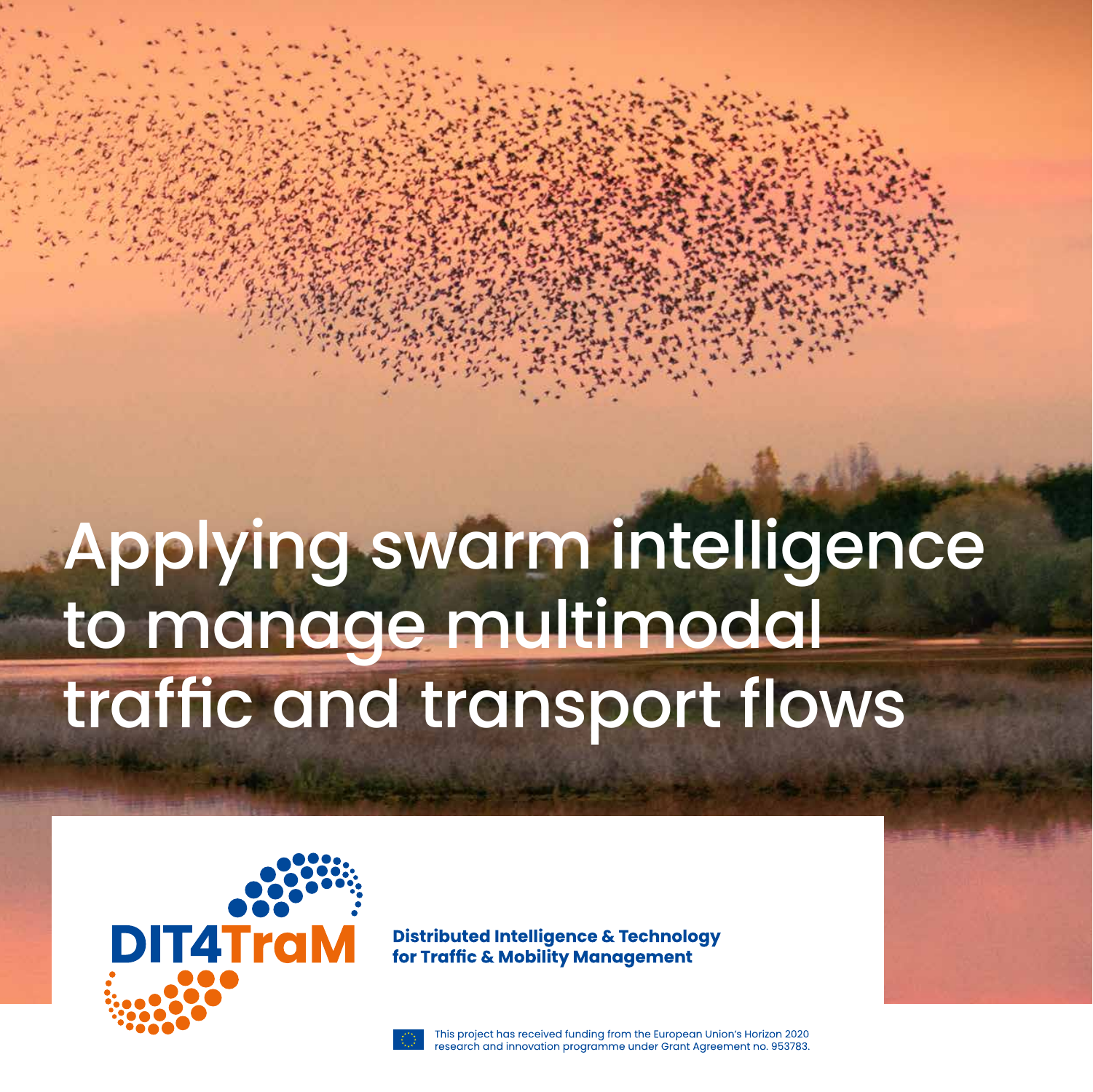## Applying swarm intelligence to manage multimodal traffic and transport flows

Our mobility ecosystem is becoming increasingly complex, especially in urban areas. This makes it virtually impossible to manage traffic in the traditional centralized way. Is another approach conceivable? In the EU project DIT4TraM we apply *swarm intelligence:* with little or no control from above, yet still achieving a common goal. This approach is tested in six different pilots.

It's a fascinating spectacle—tens of thousands of starlings that form beautiful moving patterns in the air. Their aim is to scare off their natural enemies, biologists explain. The great thing is that they succeed in doing so without any direction or guidance from above. How do they do that? The swarm creates harmonious patterns because all birds individually follow a small set of local rules. These rules are also remarkably simple, like 'keep enough distance from the neighbors, but not too much.'

#### Swarm intelligence

Traffic participants also have a common interest, namely a smooth and safe flow of traffic. To achieve these goals, road authorities use centralized traffic

and mobility management to control and correct the traffic flows. But our mobility ecosystem has become so complex over the years that controlling traffic 'from above' is no longer tenable—especially if we want to manage it in a multimodal way and include new transport services as well.

This forces us to think about a completely different approach to our traffic and mobility management. In this context, can we learn from the starlings and stop regulating centrally and top-down, and instead start regulating *locally* and *bottom-up*?

In the DIT4TraM project, Distributed Intelligence and Technology for Traffic and Mobility Management,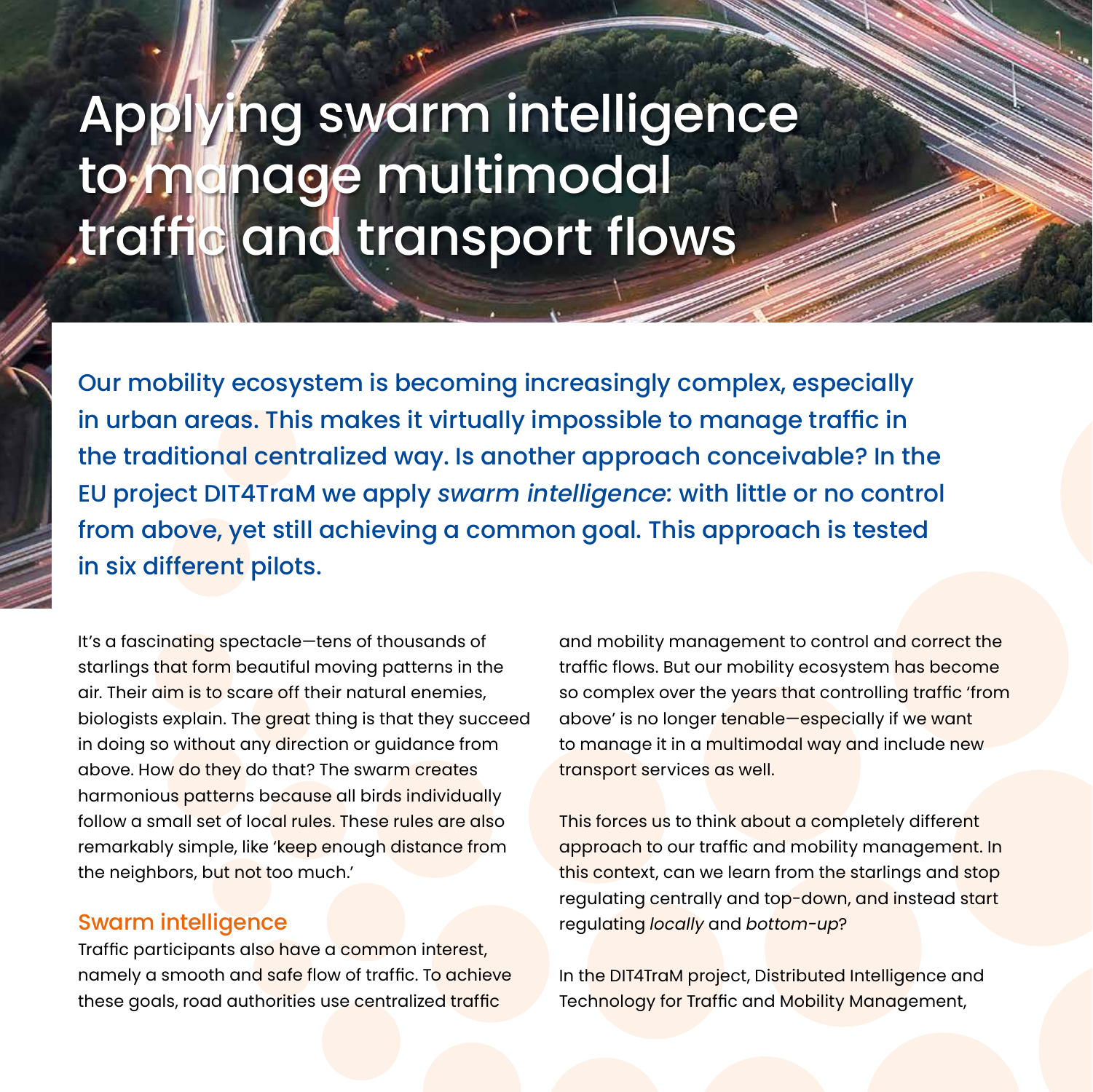

twenty knowledge institutions, companies and governments are investigating for the first time whether this 'swarm intelligence' approach is feasible for traffic and transport. Our focus is on individual travelers, connected cars, smart bicycles, and intelligent traffic control systems. Simply put, we are exploring how we can get these *agents* to communicate and interact locally in such a way that they automatically contribute to the greater goal of a smooth and safe traffic flow.

#### Four applications

DIT4TraM runs from 1 September 2021 to 1 September 2024. Our goal is to develop control concepts and algorithms based on swarm intelligence for the widest possible range of applications during this project period. We're including different modalities, from pedestrians to cars to subsystems. And we focus on different use cases, from local traffic control to regional traffic and mobility management.

We are, of course, looking at *fully decentralized* solutions with one hundred percent self-organization, drawn up according to the so-called 'mechanism

design' concept. But we also include solutions with *distributed* intelligence: solutions that are local where possible and centralized where necessary. In this case, central intelligence, such as a traffic management system at the traffic center, monitors the situation in general and only interferes if the local intelligence falls short.

#### Six pilots

To test and develop all new knowledge and insights in practice, six pilot studies in four EU countries are organized: in France (Bordeaux), Greece (Glyfada and Athens), the Netherlands (Amsterdam and Utrecht), and Spain (AP-7 freeway). With these pilots we test the gains to be achieved for traffic flow, safety and liveability and look at the effects on reliability and resilience.

With these results, we create a better understanding of which principles of swarm intelligence can be used for traffic and transport. And this knowledge is expected to lay the foundation for a 180-degree paradigm shift in our traffic and mobility management.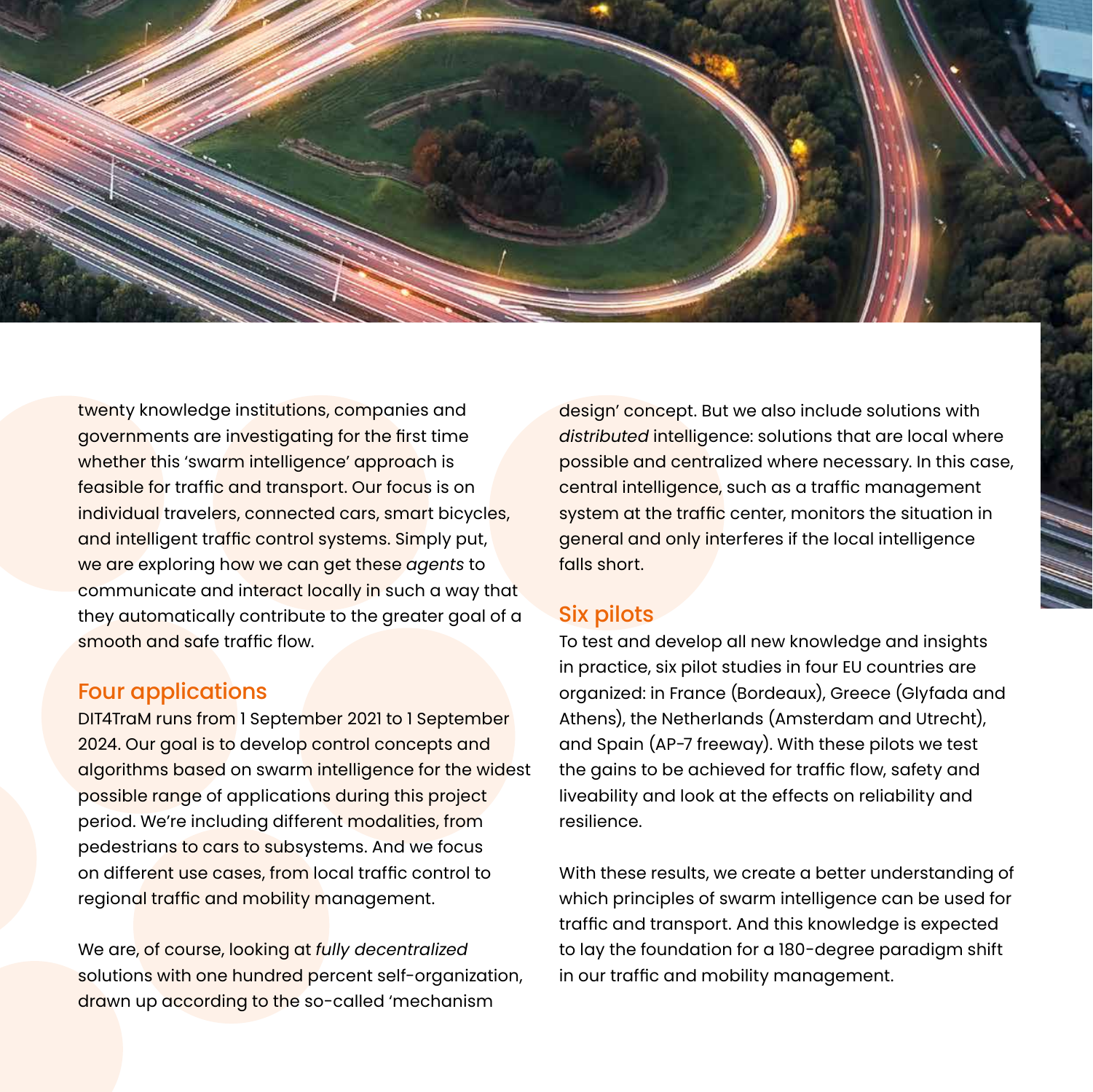## Four applications

## **1** Cooperative connected traffic management

How do we optimally distribute traffic at the micro level of, say, an intersection? Traditionally, the local traffic management system distributes the green of the traffic lights among the traffic participants. But in DIT4TraM we investigate the extent to which (connected) traffic participants themselves can achieve optimum green-time allocation. Such a local solution requires information about the type of road user, the destination, and the preference, combined with a set of 'priority rules' and incentives.

## **2** Cooperative distributed traffic management

In this application, traffic control systems, ramp metering systems and other local systems work together to optimize the network. To this end, they negotiate with their 'neighbors' about the measures. For example, does dosing traffic here not cause inconvenience further down the road? How do we ensure that pedestrians, cyclists, shared cars, and public transport get the priority they deserve, while coordinating the flow of car traffic as well as possible?

### **3** Decentralized demand management

In this application field we work with tradable multimodal travel permits. The idea is that travelers buy or sell their 'permit' to a ride among each other, depending on the demand at that moment. Those who need to travel to a busy destination at a busy time will automatically pay more. Those who are more flexible can save money by postponing a planned ride, sharing the ride or traveling with another modality. We investigate the extent to which this decentralized approach leads to fewer peak loads and a better distribution of passengers. Where necessary, the government will intervene by, for example, capping the number of permitted (car) trips.

## **4** Cooperation between transport services

Public transport companies and commercial mobility services have different objectives and are, in a way, competitors. Here, too, we examine the extent to which the mutual interactions between these actors organize themselves into a stable, possibly optimal situation and the extent to which (limited) interventions, such as agreements on mutual coordination, can prevent a suboptimal situation.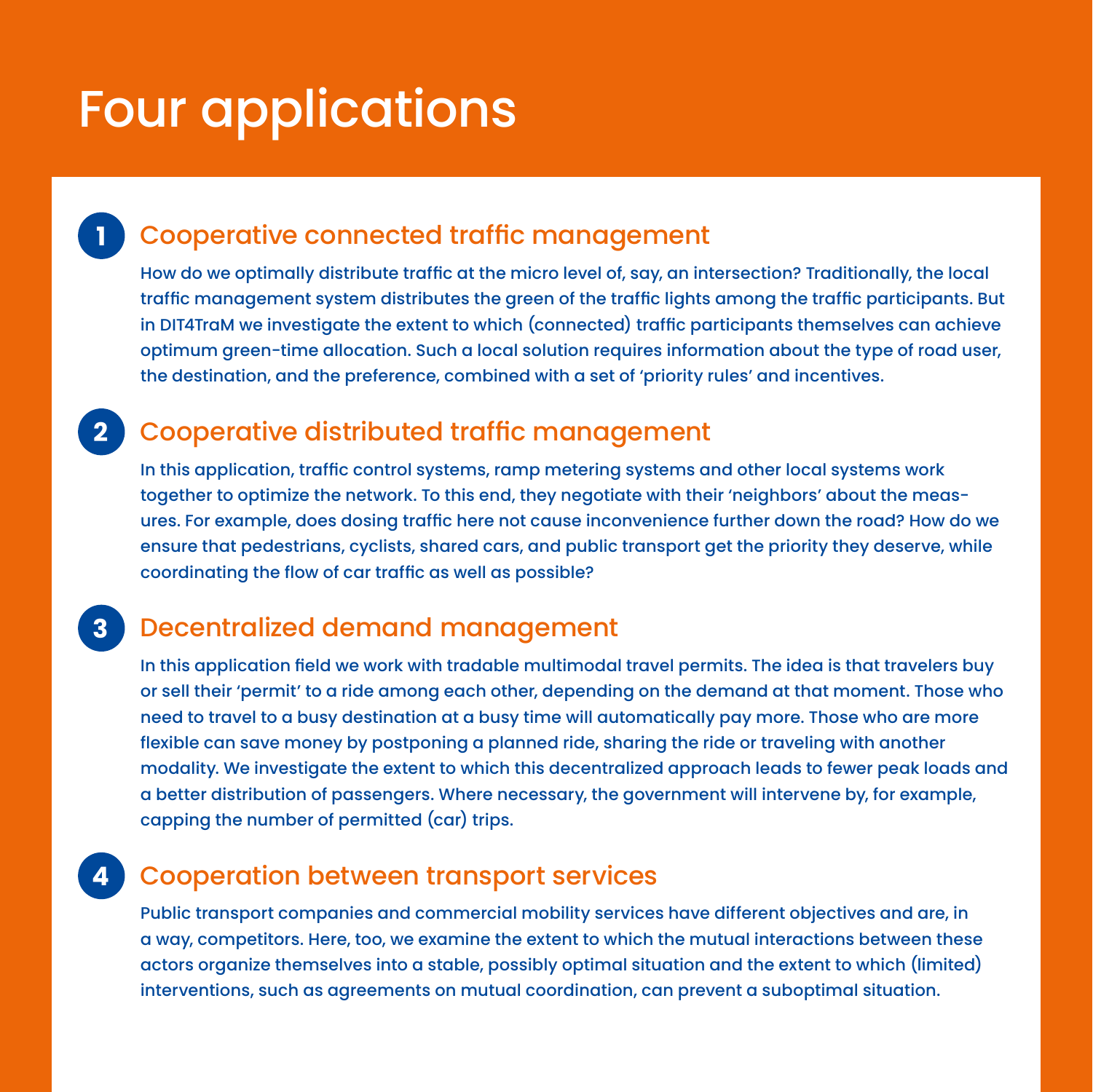## Six pilots

#### **Bordeaux, France 1**

#### **Real-time auctioning for prioritizing traffic at intersections**

Bordeaux is testing a new scheme for intersections with intelligent signal control, where (connected) road users negotiate priority. The two main test cases are: priority for cyclists and priority for shared car users. We will focus on more complex processes where multiple vehicles with different priority levels request priority within the same signal cycle.

#### **Utrecht, the Netherlands 2**

#### **Distributed regional traffic management**

The city of Utrecht was one of the first cities to experiment with multimodal and multi-objective regional traffic management on a large scale. In this DIT4TraM pilot, we test a distributed form of this regional approach. At least eight traffic control installations and three ramp metering installations will coordinate traffic management 'locally'.

#### **Amsterdam, the Netherlands 80**

#### **Resilient mobility management through cooperation between travelers and stakeholders**

The Amsterdam pilot takes the form of a massively multiplayer simulation game: human decisions are combined with a dynamic simulation to determine the consequences of decisions for multimodal transport networks. The pilot revolves around the cooperation between travelers themselves and between providers. For travelers it is about auctioning mobility permits, for stakeholders to try to harmonize private and public objectives.

### **Glyfada, Greece 3 <sup>4</sup>**

#### **Optimized on-demand services for complex urban settings**

The city of Glyfada in Greece wants to strengthen the public transport network with flexible, demand-driven mobility services. The idea is that the different services will work together and not compete. To this end, Glyfada will lean on concepts and algorithms developed in DIT4TraM for passenger flow management, fleet management, and optimal vehicle allocation. The city is also deploying tradable mobility permits.

### **Athens, Greece 2 <sup>3</sup> <sup>4</sup>**

**Integrated distributed management for urban mobility**  A simulation is planned in Athens to test almost all the concepts and systems being developed in DIT4TraM. The intention is to integrate the modules, model-wise at least, into the Athens traffic management system. After that, the effect of the 'swarm intelligence paradigm' can be calculated on traffic flow, safety, liveability, and resilience and this for situations as diverse as high summer, normal working days, accidents, and so on.

#### **Barcelona, Spain 1 <sup>2</sup> <sup>3</sup> <sup>4</sup>**

#### **Integrated distributed management for interurban mobility**

For this project, the northeastern section of the Mediterranean AP-7 highway was selected for the use case. The 37-kilometer section between La Roca del Valles and La Jonquera has been accurately modeled at a microscopic level and equipped with a plug-in to represent the Infrastructure to Vehicle (I2V) communication. We investigate what happens if the current approach of toll collection is replaced by a system of distributed traffic and mobility management, based on the DIT4TraM concepts.